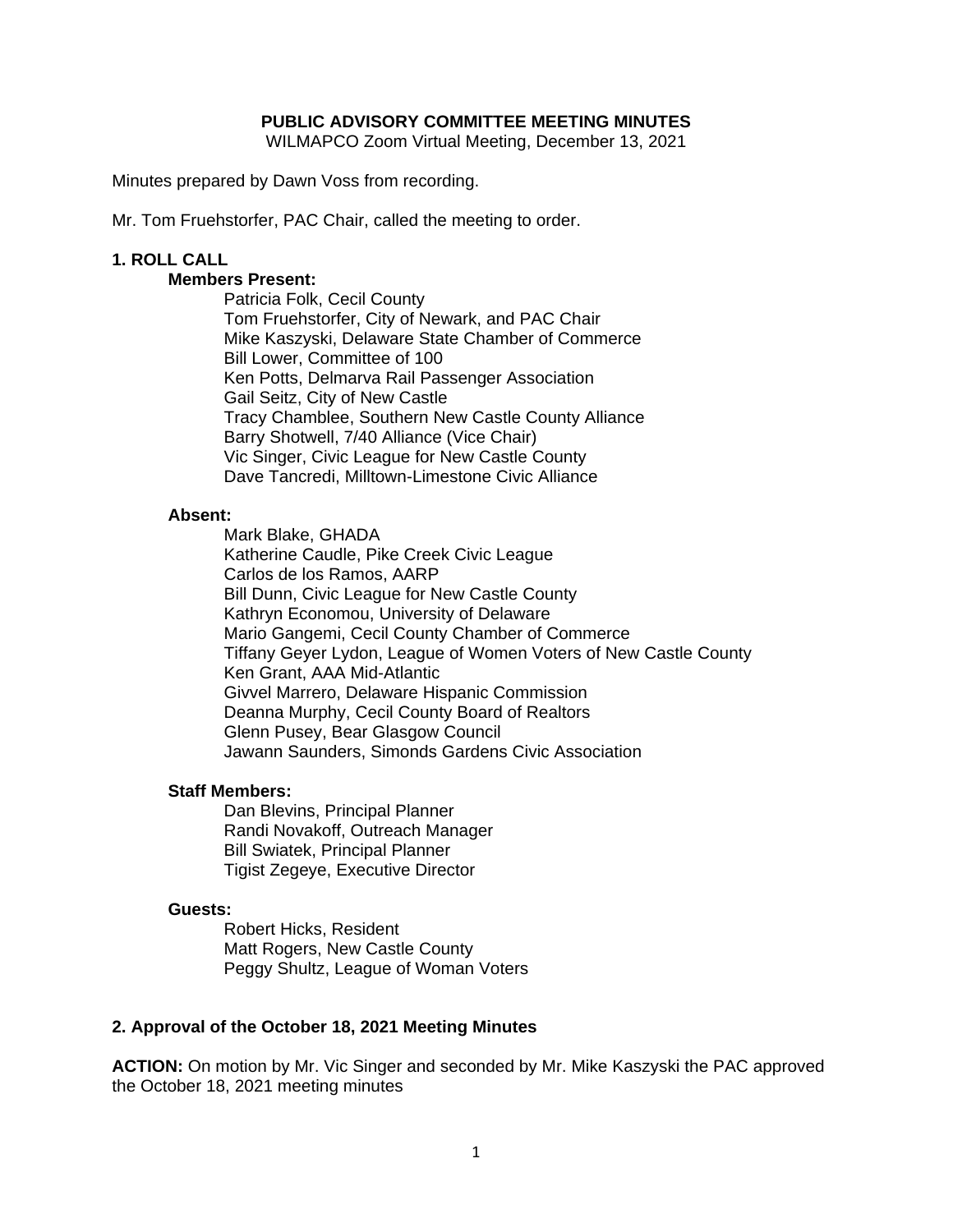# **3. Public Comment Period:**

None.

# **4. Executive Director's Report:**

Ms. Zegeye shared the following public outreach information:

- The Council met on November 4<sup>th</sup>. They had four Action Items. Council amended the FY 2022 Unified Planning Work Program UPWP with carry-over funds. Council amended the FY 2020 TIP to include a DTC project for onboard, real-time information systems. Council also amended the TIP with funding for transit vehicle replacement, electric buses, and a charging infrastructure project for DTC. Council approved the ranking of project prioritization for the 2021 Delaware Bicycle and Pedestrian Program Candidate projects, and also approved proposed Public Advisory Committee members: Ms. Pat Folk from Cecil County, Ms. Gail Seitz from the City of New Castle, and Mr. Barry Shotwell from the 7/40 Alliance. There were presentations on the City of New Castle Transportation Plan Update, Southbridge Neighborhood Plan, and Townsend Walkable Community Workshop.
- The City of New Castle Transportation Plan Update Advisory Committee met on October 26<sup>th</sup> and held an in-person City Council workshop on November 9<sup>th</sup>.
- Staff moderated a panel discussion on the impact of COVID on planning at the APA Delaware State Conference on December 1st.
- FHWA Transportation Planning Capacity Building Initiative will be highlighting the Transportation Justice Plan as an exemplary model for MPOs and DOTs to follow. Staff also contributed an article about the Transportation Justice Plan to FHWA's GIS in Transportation Newsletter.
- The Center for Applied Demography and Survey Research is continuing to analyze the bus connectivity through transportation justice areas in part to form an analysis of the 2019 Transportation Justice Plan. We plan to have a working group meeting after the new year.
- The draft plan for the Churchmen's Crossing Update was added to the website and was presented to the advisory committee on September 27<sup>th</sup>. A final public workshop was held on October 25<sup>th</sup>. The draft report was updated with comments from our partner agencies and will go to the TAC for endorsement in December then to the Council for action in January.
- The Union Street project, virtual public workshop was held on October  $27<sup>th</sup>$  and a survey with alternatives for that project was available online until November 26<sup>th</sup>.
- The first visioning community workshop for the I-95 Cap Feasibility Study was held in person on November 27<sup>th</sup> with about sixty attendees. An online Zoom meeting is scheduled for January 12<sup>th</sup>.
- A Concord Pike Corridor Monitoring effort kickoff meeting with agency partners was held in October. We had a legislative briefing on December  $3<sup>rd</sup>$ , and then the first monitoring committee meeting was held on December 8<sup>th</sup>.
- Staff participated in the DART Service Change Workshop held on December 8th.
- Staff participated in the City of Wilmington Earth Day 2022 planning kickoff on December 9th.
- Staff will be participating in the New Castle County 2050 Comp Plan Winter Forum which is scheduled for December 15<sup>th</sup> from 6-7:30.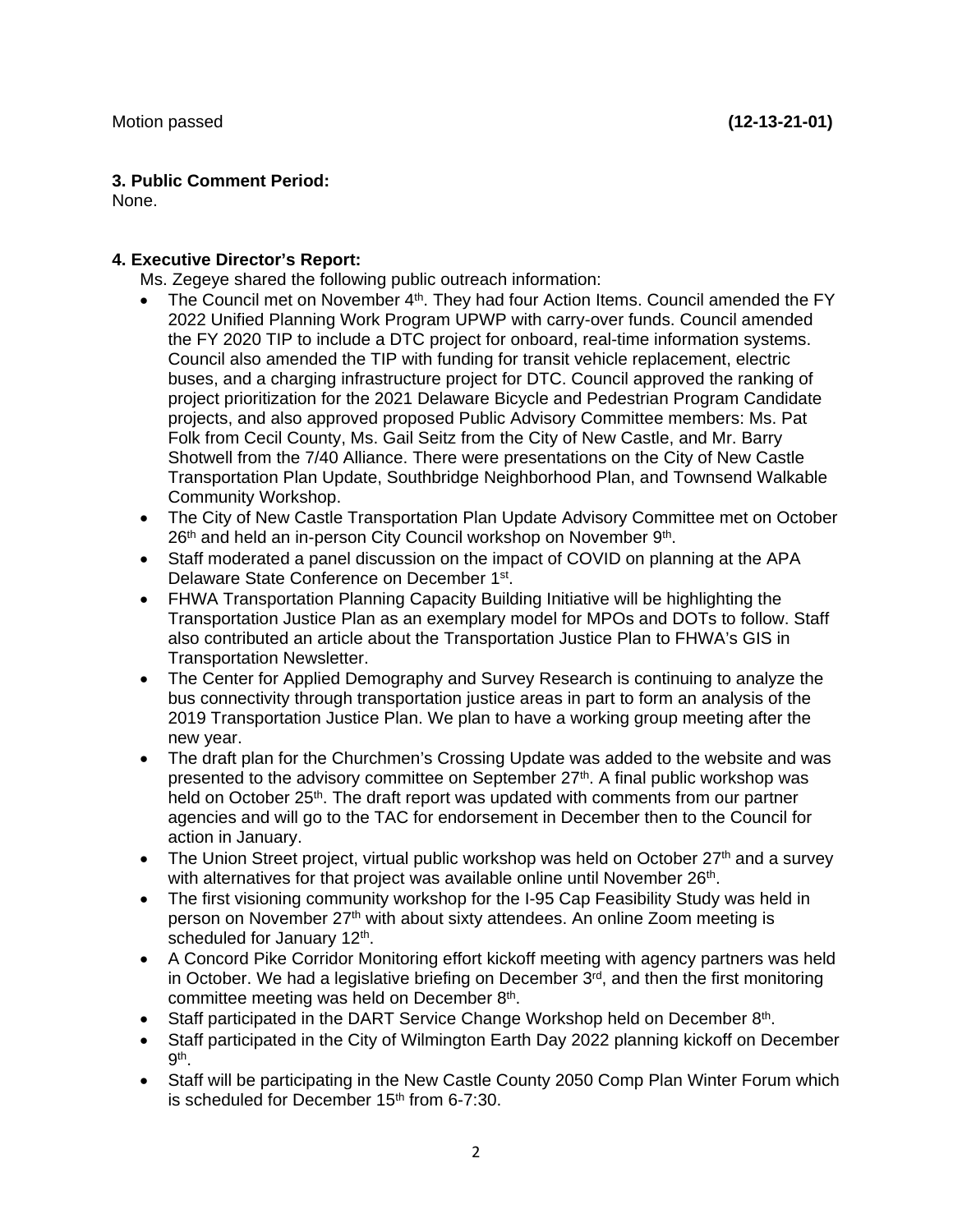# **ACTION ITEMS: 5. PAC Chair Nominating Committee**

Mr. Tom Fruehstorfer, Mr. Mike Kaszyski, and Mr. Tracy Chamblee volunteered to be on the committee.

# **PRESENTATION/DISCUSSION ITEMS:**

# **6. New Castle County Comp Plan** – Presented by Mr. Matt Rogers

The presentation began with a video overview of the New Castle County NCC2050 Comprehensive Plan. The comp plan looks at where we are now, where we are going, what we want/need, where we want it, and how we get there. A total of three-hundred and seventy people attended four virtual workshops in the fall of 2020. Forty Youth Planning Board members are participating. Nine-hundred and nine responses to multiple surveys were received. Fourhundred and twenty-six people registered for the first two virtual Public Forums. Eight hundred and thirty-seven people attended the five "Deep Dive" virtual sessions since spring of 2021. Eighty-eight Stakeholder Advisory Committee and Inter-Agency Work Group members attended four meetings. There were more than twenty-four thousand visits to their website.

Throughout the process, the County heard broad support for preserving open space and agricultural land; general agreement that more affordable housing is needed; desire for more walkable, mixed-use development, residential density, and housing type diversity; the need to address climate change action and social justice priorities; and support for improving infrastructure. They have created a number of themes including livable built environment for all, conservation and preservation, robust economy, sustainable growth, thriving places and community character, and diverse engagement.

Draft priorities include focus growth, which directs growth to Delaware's Level 1 and Level 2 Investment Areas; reduce risk and impact from hazards on low-income and minority communities; preserve at least 30% of land for open space in 30 years and improve ecosystem health; lead in addressing climate change, prepare for clean energy future and become more resilient; create an economic environment that supports a range of industries, including emerging industry; as economic growth occurs, strive for equity; ensure growth and change is coordinated and timed and decision-making leverages best/new data and technology; increase variety and range of price-points and locations of safe, quality housing options for all; implement corridor, watershed-based, and other target-area-based revitalization; increase diversity of engagement with community participants and staff; update the practice for re-zonings and Future Land Use Map (FLUM) changes i.e. have far fewer changes in the Future Land Use Map as we are moving forward and having re-zonings match the NCCO@2050 Future Land Use Map.

The final web forum is from 6:00-7:30 on the 15<sup>th</sup>. Registration is available on their website, NCC2050.newcastle.gov. All of the elements of the draft plan are also on the website.

Mr. Vic Singer asked where he can find data about the existing population and the number of dwelling units in our present population, preferably separately for north and south of the canal, and where he can find information about how many existing dwelling units are occupied, how many existing dwelling units are unoccupied, and how many parcels are zoned, but unbuilt. Mr. Rogers replied that there are a number of places where you can go. Some documents will be on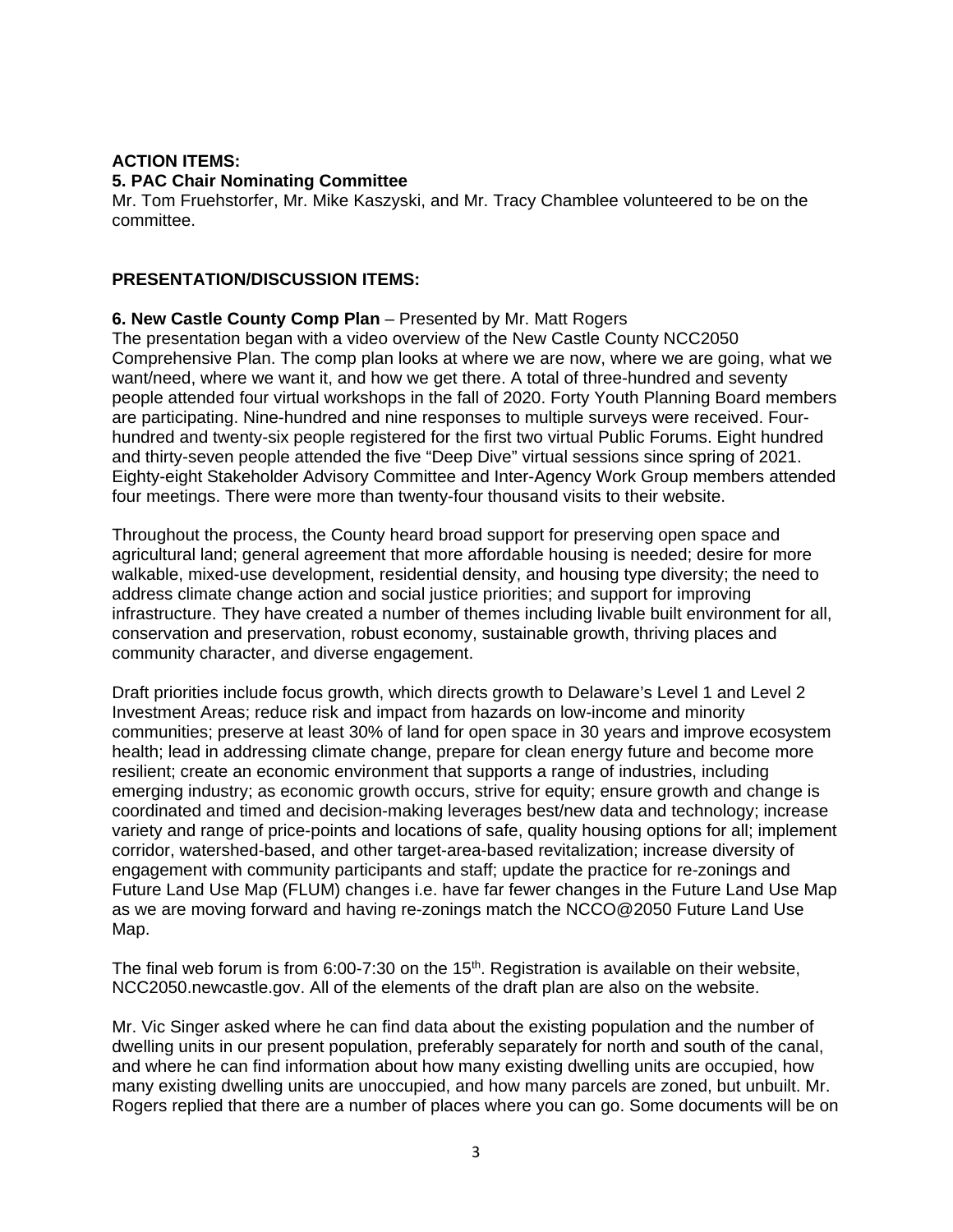the website in some of the presentations that have been given in the past. There is what we have in the census, and we also have in consortium status as far as households, but those are talking about households that are going to be occupied. There is discussion of it in the actual comp plan draft in the housing section, but specific information is harder to find in there, Mr. Singer can email Land Use and the email would be forwarded to Mr. Rogers who does a lot of analysis and can get almost all of that relatively easily, because he had to find it up the Southern New Castle County Plan or other efforts earlier in this process. As far as the question about zoning for the households, Mr. Rogers asked if he is looking for recorded plans and ones that have not currently received a C of O for structure. Mr. Singer said he is looking for how many dwelling units are planned for land that is already zoned for it. Mr. Rogers clarified that he is looking for any residential that is in there. Mr. Singer said there is a distinction between multiple family housing and single-family housing, but he would like to see the whole picture. He would like to compare it to population growth expectations. Mr. Rogers recommended that Mr. Singer send an email with exactly what he wants and mention that they spoke so the email will be forwarded to him.

## **7. Churchman's Crossing Update** – Presented by Mr. Dan Blevins

The Churchman's Crossing Plan Update is nearly complete. The Update began in July 2020 with a listening tour. There were four major public meetings and three advisory committee meetings. Considering the process was adjusted for COVID, there was good attendance at the workshops. In October, the fourth public workshop went over some of the final results. Earlier meetings covered technical elements with analysis that can be found in the appendices for this project. Much of this meeting was spent on implementation strategies, which are in appendix G. TIDs and CCEDs are new tools that can help implement parts of the plan, much of which will be imbedded into the New Castle County Comp Plan. TIDs and CCEDs were discussed at this meeting to seek feedback on the draft report. At the October workshop, there had been several weeks of public comments on them. At this workshop Spanish translation was available upon request. When attendees signed up, they could indicate if they wanted the translation. At the workshop, there was a brief introduction delivered in Spanish by a member of the consulting team and then they communicated directly with Spanish-speaking attendees if they had questions. All the polling was also both in English and Spanish.

The report structure begins with an introduction going through the planning process. The project vision includes Planning and Environmental Linkages that will make the NEBA process easier. Much of the information about existing conditions is pre-COVID from 2019 and available to review in detail on an interactive map. The team went through many iterations of this update with New Castle County to align the land use alternatives with the transportation alternatives. This led to the creation of a matrix showing the transportation options with their scores, which led to the preferred concept plan and project recommendations. Several concepts in the plan were removed from consideration. In the next steps, the recommendations will be added to our 2050 long-range plan, the TIP, the CTP, or to something like TIDs or CCEDs. Appendices A through H have a lot of that technical data about the PEL including the efforts made for the scenarios, cost estimates, the TID Strategic Plan, which if any parts of the plan become a TID this will assist with moving forward with that.

The materials on the website are organized to make it easy for people to find the draft report, the appendices, recordings of the virtual meetings, and topic-specific clips that discuss some of the alternatives. The interactive map shows each project, which when clicked reveals the name, a description, the estimated cost, and where more details can be found in the plan.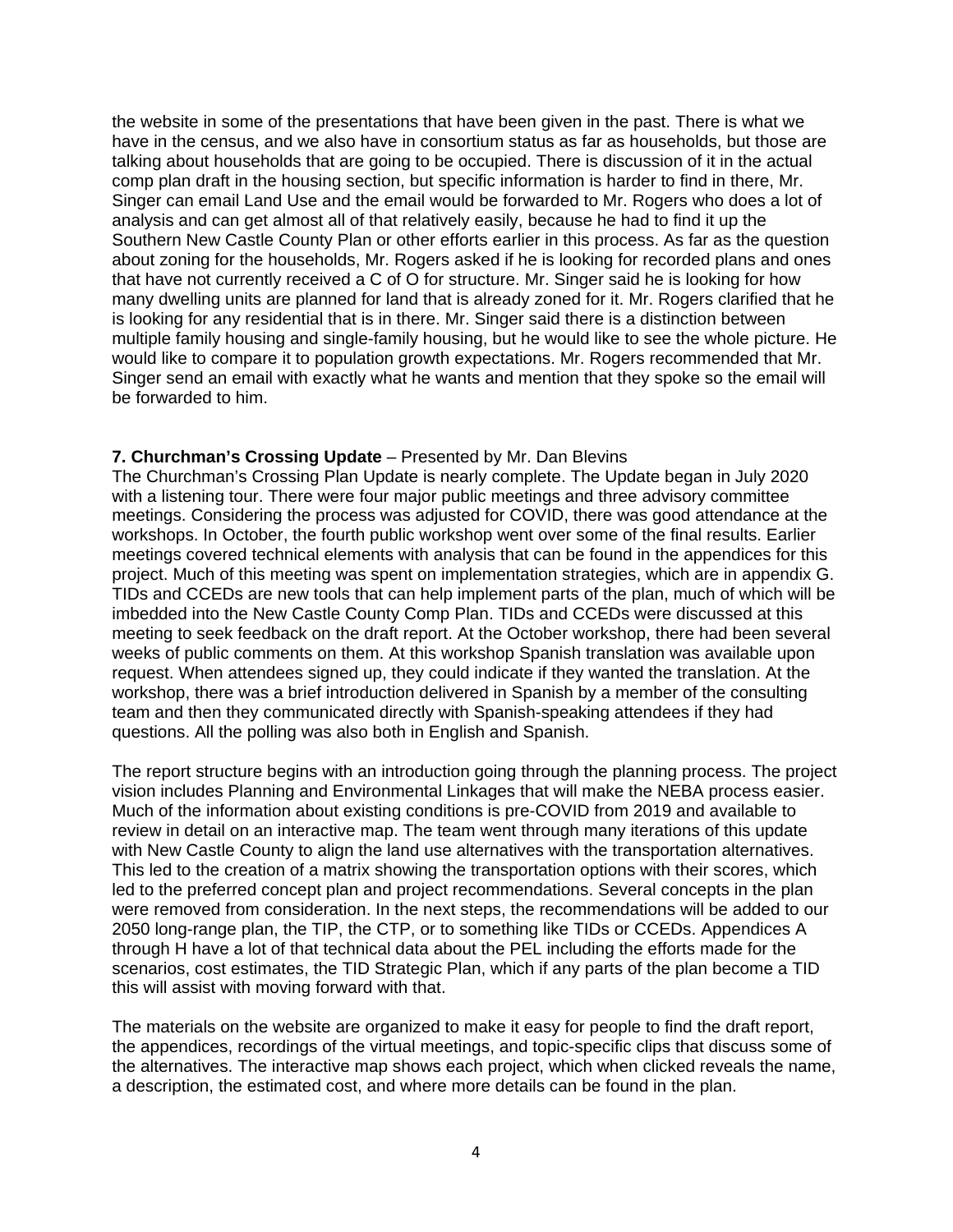The final draft is on the website with a few of the comments that were received since September. We are scheduled to seek approval from Council in January. It will include all the recommended projects in the RTP and TIP. A monitoring program is planned s it is a great place to keep people informed and involved with implementing the project.

**8. South Wilmington Neighborhood Plan Update** – Presented by Mr. Bill Swiatek Southbridge is located in the southern part of Wilmington, south of Downtown and to the east of the Riverfront. The task was to update a community plan from 2006. This update was funded by Healthy Communities Delaware and the partners for the South Wilmington Planning Network, of which WILMAPCO is part, and the Southbridge Civic Association. There was a strong approach to outreach with this plan and a lot of challenges with the pandemic. Southbridge is a community that is a tech desert, so there was a need to have in-person meetings. The civic association was well represented with eight paid representatives who received a stipend for their work with the steering committee. A youth representative from the Civic Association, WILMAPCO, the City of Wilmington, and many non-profits that work in Southbridge were involved in the steering committee.

The project had three phases beginning last year. In January, phase one was to understand existing conditions. Door-to-door surveys were conducted, as were interviews with stakeholders. During phase two, in the spring, working group meetings were held, a draft of the actions from what was gathered in the field was created, and additional questionnaires were distributed. Over the summer, the report was finished, the action items finalized, and a public workshop was held. The key challenge was doing this outreach during the pandemic. There were forty interviews with key staff in the city and residents. Five steering committee meetings were held either in person or virtually. The best approach was to have one in person and one virtual option. A community barbecue over the summer was well attended as well.

People love Southbridge's strong sense of community and identity. The community is proud of the Southbridge Wilmington Wetland Park, which not only will alleviate some of the chronic flooding in the area, but also will be a natural park next to the neighborhood. Neighborhood institutions are also something residents love. Southbridge has a lower crime rate than other parts of the city. Challenges include elevated poverty as the poverty rate is about 30% in Southbridge, and high unemployment/underemployment. The community is more bus dependent than other areas. Southbridge is surrounded by industrial land and vacant land.

The neighborhood plan consists of action items broken into categories such as community empowerment, economic revitalization, and youth and education. To focus on the mobility elements, one major thing that is already happening in Southbridge as a result of the 2006 plan is traffic calming and healthy streets. There is an active streetscape project in Southbridge, which is going into its third phase and is aiming to beautify the center part of the community and reduce the speed of cars. Reducing trucks is also a key community need. Southbridge is surrounded by warehouses and industrial land. The Port of Wilmington is nearby, and many trucks come through the community. Mr. Dan Blevins has been working on a study that looked at recommendations from the Route 9 Plan to try to alleviate some of the truck traffic that goes though Southbridge. Connectivity is another issue being worked on. A new pathway along A Street was constructed in the last few months, which provides residents access to the Riverfront area. A trail will be created through the wetland park. There are efforts to connect the 76er's Field House with some pathways to the southern end of Southbridge. There are a pair of road diets proposed in an effort to reduce the travel lanes and slow traffic to the south of Southbridge. One is associated with a bridge replacement. The other is associated with the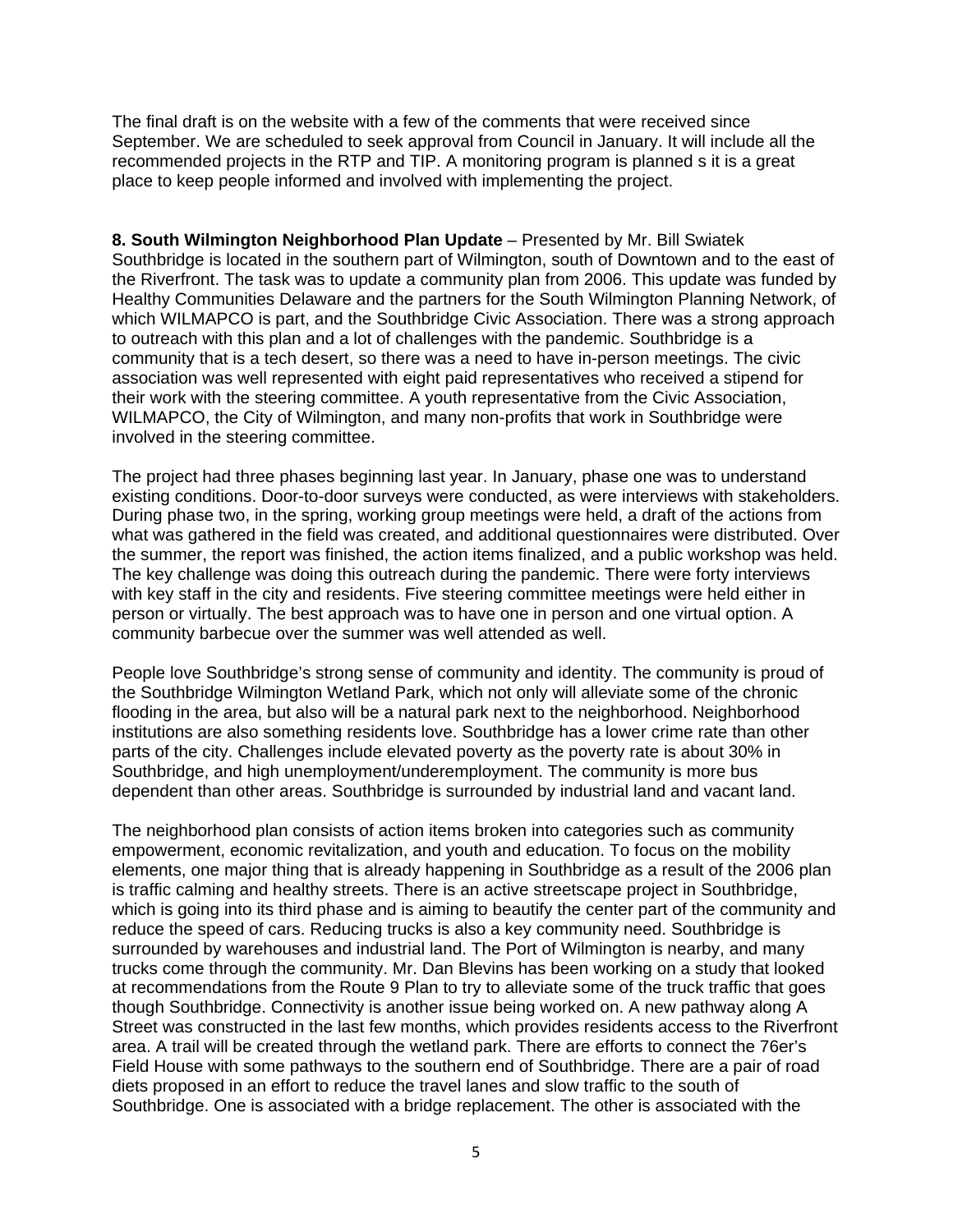Route 9 Master Plan, which called for a road diet along Route 9 extending at least up to Terminal Avenue. The study recommends extending those road diets into Southbridge, so analysis is being done to evaluate the removal of lanes in Southbridge along New Castle Avenue and Heald Street. Some past efforts like bulb-outs are not slowing the traffic. Another recommendation looks at the D Street sweep removals. This is a road where people can go fast into Southbridge without stopping so there has been many crashes.

Other recommendations from the community include improving connectivity to other places. The bridge across the Christina at E. 4<sup>th</sup> Street is being considered for walking improvements. Eden Park, which is located to the south of Southbridge, was recently upgraded by the City of Wilmington. People want to go there, but the area lacks sidewalks and easy crossings. Another key recommendation is to slow and reduce trucks. Building off of and fulfilling recommendations of the Port Access Study would help the community. There is truck traffic using roads where it is illegal for big trucks to travel, so enforcement would be helpful. Better bus connections to jobs and healthy foods are needed. DART recently applied for a grant from the FTA to look at ways to improve and expand bus service in Southbridge and the Route 9 area to have better access to the ShopRite grocery store in south Wilmington, jobs at the port and surrounding warehousing, and have a shuttle connection that would connect to the Wilmington Transit Hub. Another key proposal is to reactivate the Main Street Program in Southbridge to support beautification enhancements building off the current streetscape project. There is a Southbridge CDC that has recently received additional funding and this Main Street Program could work on gateway treatments and banners. There are many mobility actions in the Southbridge Neighborhood Plan such as supporting multimodal connections to the Riverfront, expanding the EV charging infrastructure, and monitoring the NEC's future High Speed Rail Plan. Amtrak had a plan that looked at potentially putting a high-speed rail line through Southbridge, which would have negative effects on the community so keeping an eye on how that plan proceeds and advocating for the community is needed.

In terms of implementation, a memo was submitted to the City of Wilmington explaining that Southbridge should be a focus for some of the recovery funding that is coming out of ARPA. Southbridge was not designated as a hard-hit area of COVID. Because Southbridge is located in the same census tract at Christina Landing, the socio-economic data is skewed. The consultants created a memo explaining that. When the plan was completed, the memo was sent to the City of Wilmington. It was received well by the mayor and the administration. Southbridge CDC has been reactivated. It is getting some staffing support and could help drive the implementation of some of the actions in the plan. The civic association is forming action committees to implement mobility recommendations as well as other areas that were studied. To see a copy of the plan, it is on the website SWPN.org.

Mr. Tracy Chamblee asked if this area would be able to meet the requirements for any new funding coming out of Washington in the Infrastructure Bill. Mr. Swiatek said yes, and that was what he talked about with the ARPA memo that was sent. The highest level of funding that the City wanted to set aside from the funding that they received was for areas that were classified by HUD as hard impacted. Because of that data issue, because Southbridge shares a census tract with a very wealthy area, it really skewed the data, so we had to explain that in a memo as an issue and why it should continue to receive that funding. It does qualify and the mayor and other elected officials said that they do want to spend money in Southbridge.

## **8. Other Business**